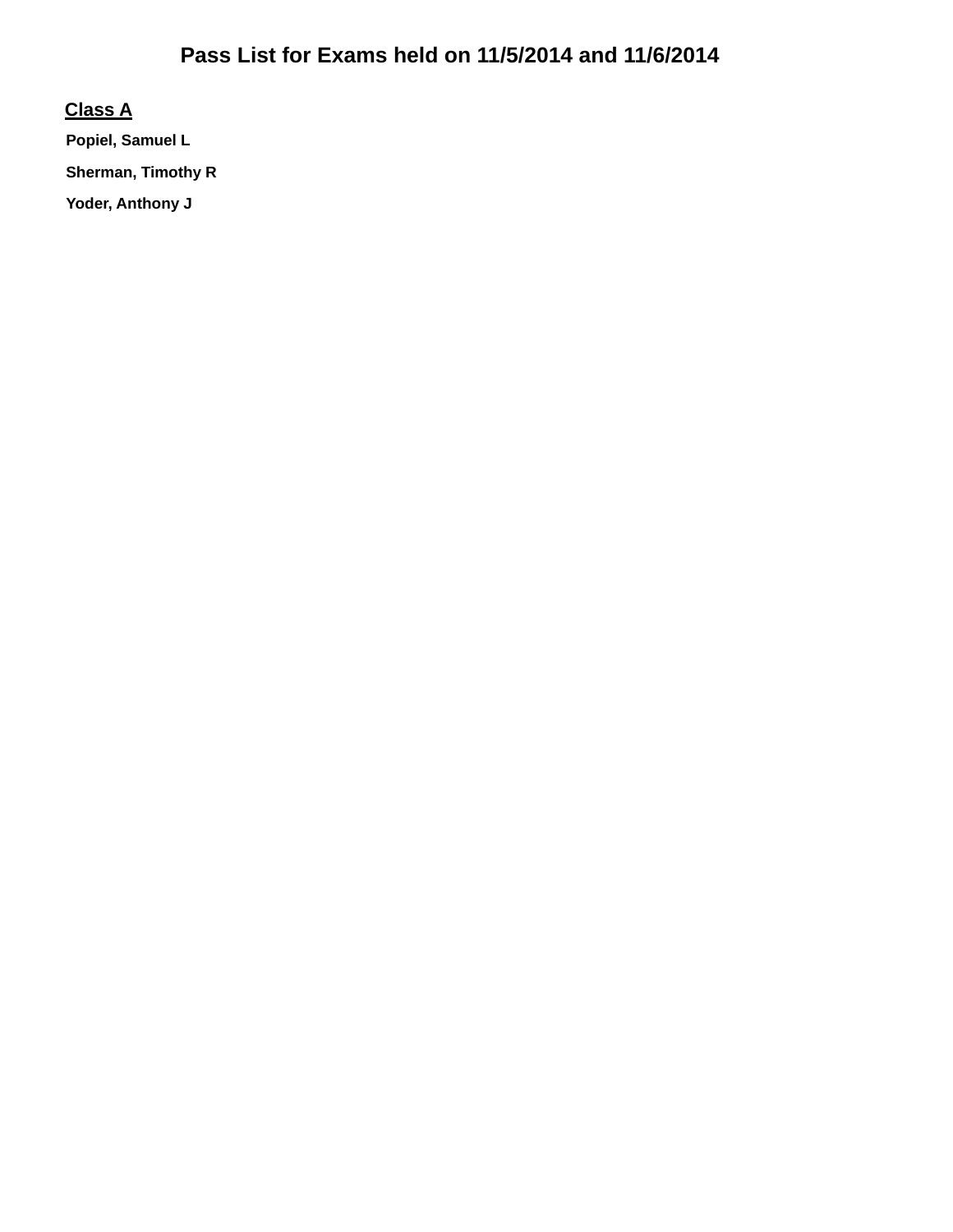| <b>Wastewater 1</b>          |     |
|------------------------------|-----|
| Bair, Justin N               |     |
| Bassitt, William C           |     |
| Beal, Jacob                  |     |
| Benson, Lee                  |     |
| <b>Brickley, Thomas A</b>    |     |
| Brown, Terry M               |     |
| <b>Carte, Denver</b>         | OIT |
| <b>Cassinelli, Patrick J</b> |     |
| Childs, Jarrod W             |     |
| <b>Conaway, Jesse S</b>      | OIT |
| DiBacco, Cody J              |     |
| Dority, Brandon R            | OIT |
| Fonseca, Jr, Daniel          | OIT |
| Fortesque, Michael J         | OIT |
| Garber, Jason J              |     |
| Garg, Achal                  |     |
| Gasper, Brian J              |     |
| Gullett, Adam W              |     |
| Halbeisen, Jeret A           | OIT |
| Hamilton, Daniel T           | OIT |
| Hawkins, Karen L             |     |
| Hetterich, James P           |     |
| Hockstok, Bob                |     |
| James, Joshua A              |     |
| Jones, David H               |     |
| Keifer, Joshua R             |     |
| Kicielinski, Michael A       |     |
| Knick, Randall L             | OIT |
| Madej, Steven E              | OIT |
| <b>MCCORMICK, RYAN J</b>     |     |
| Meinert, Jr, Jeffrey L       | OIT |
| Miller, Samuel A             | OIT |
| Mills, Marc                  | OIT |
| Morris, Benjamin L           |     |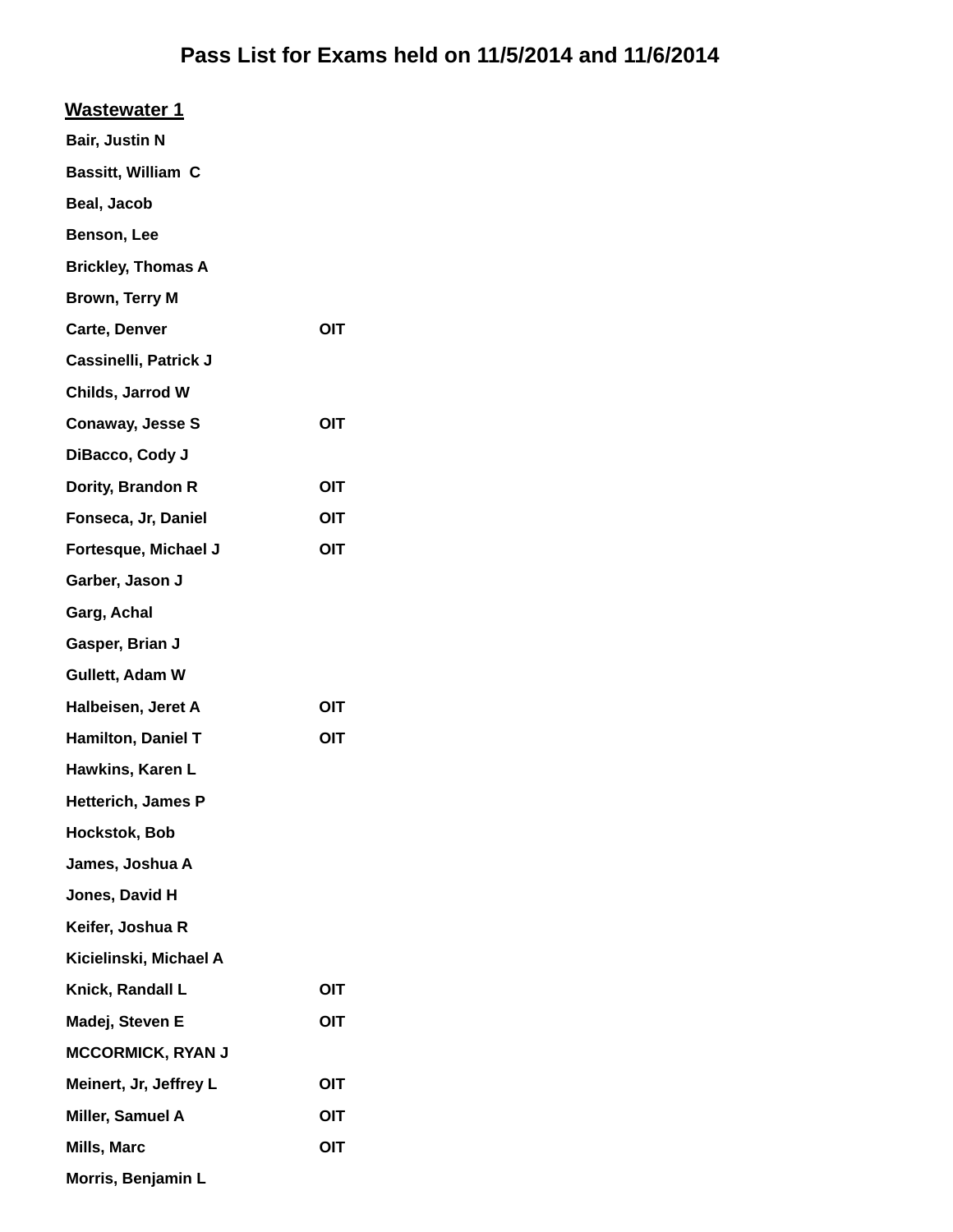#### **Wastewater 1**

**Pindell, James W**

Stiles, Mikael K **OIT** 

**Sykes, Joe T**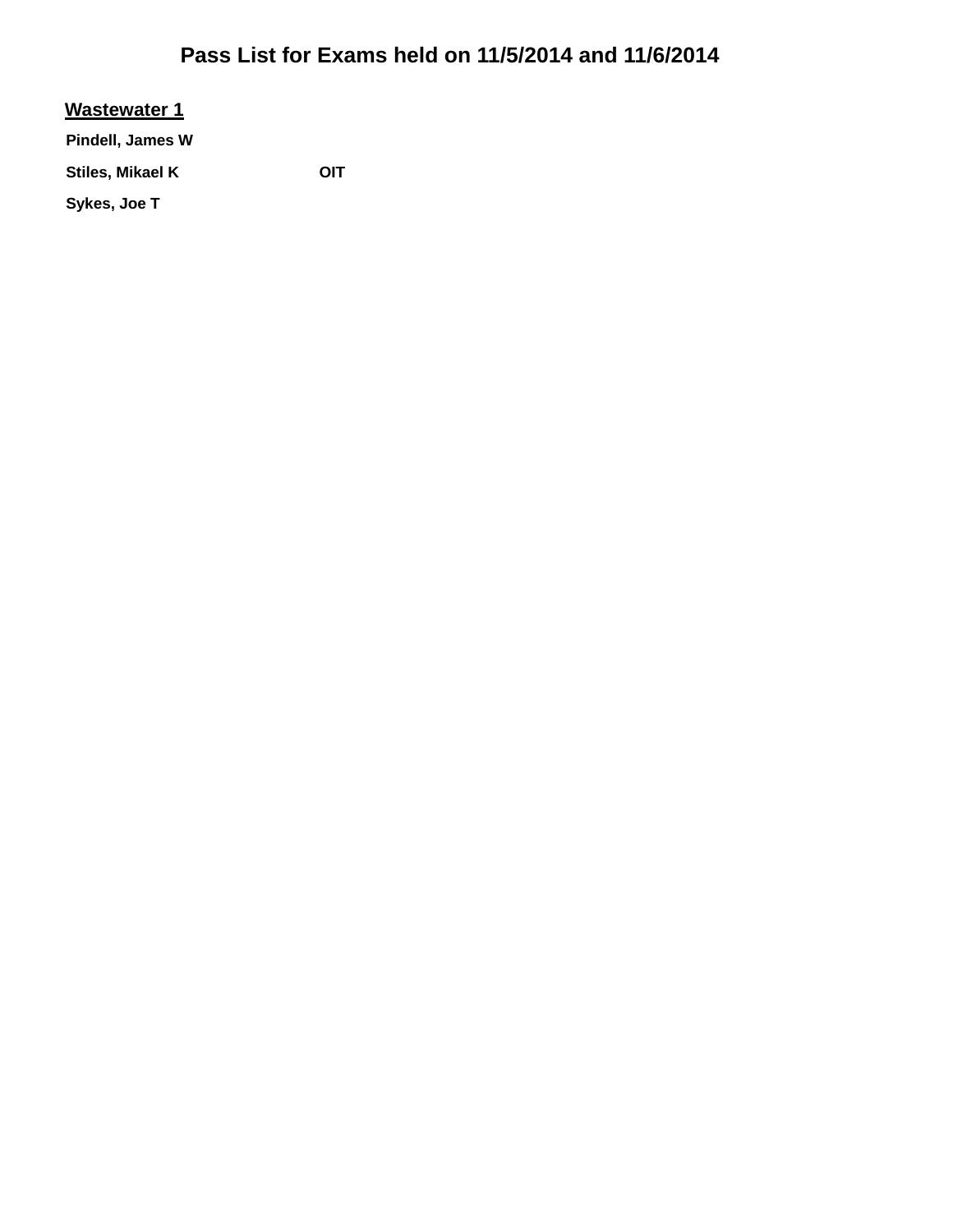| <b>Wastewater 2</b>        |     |  |
|----------------------------|-----|--|
| <b>Baldridge, Greg T</b>   |     |  |
| <b>Bodkins, Renee M</b>    |     |  |
| <b>Bower, Cody M</b>       | OIT |  |
| Boyd, III, John H          |     |  |
| Cologie, Steven L          |     |  |
| <b>Creamer, Jeffrey B</b>  | OIT |  |
| Crim, Bradley D            |     |  |
| Davis, Adam R              | OIT |  |
| Day, Richard A             |     |  |
| Filippelli, Nicodemo R     |     |  |
| Fullom, Jr, Ronald C       |     |  |
| Hennies, Joseph L          |     |  |
| Hernandez, Gilberto        |     |  |
| Jones, Brandon A           | OIT |  |
| Layton, Angela K           |     |  |
| Lieberman, Douglas A       |     |  |
| Lloyd, Bryan D             |     |  |
| Long, Shane M              |     |  |
| <b>McKenzie, Jeffery M</b> |     |  |
| <b>Oberlin, Scott E</b>    | OIT |  |
| Preston, Jessica M         |     |  |
| <b>Richardson, Edwin D</b> | OIT |  |
| <b>Robinson, Matthew P</b> |     |  |
| <b>Shaver, Matthew A</b>   |     |  |
| <b>Shilling, Richard G</b> |     |  |
| Siegman, Ronald E          |     |  |
| Soehnlen, Eric S           |     |  |
| Spencer, Thad W            | OIT |  |
| <b>Stevens, Matthew W</b>  |     |  |
| Sukosd, Jr, John A         |     |  |
| Tiley, Thomas C            |     |  |
| Vozar, Sandra O            | OIT |  |
| <b>White, Armand</b>       | OIT |  |
| Wren, Jeffery W            |     |  |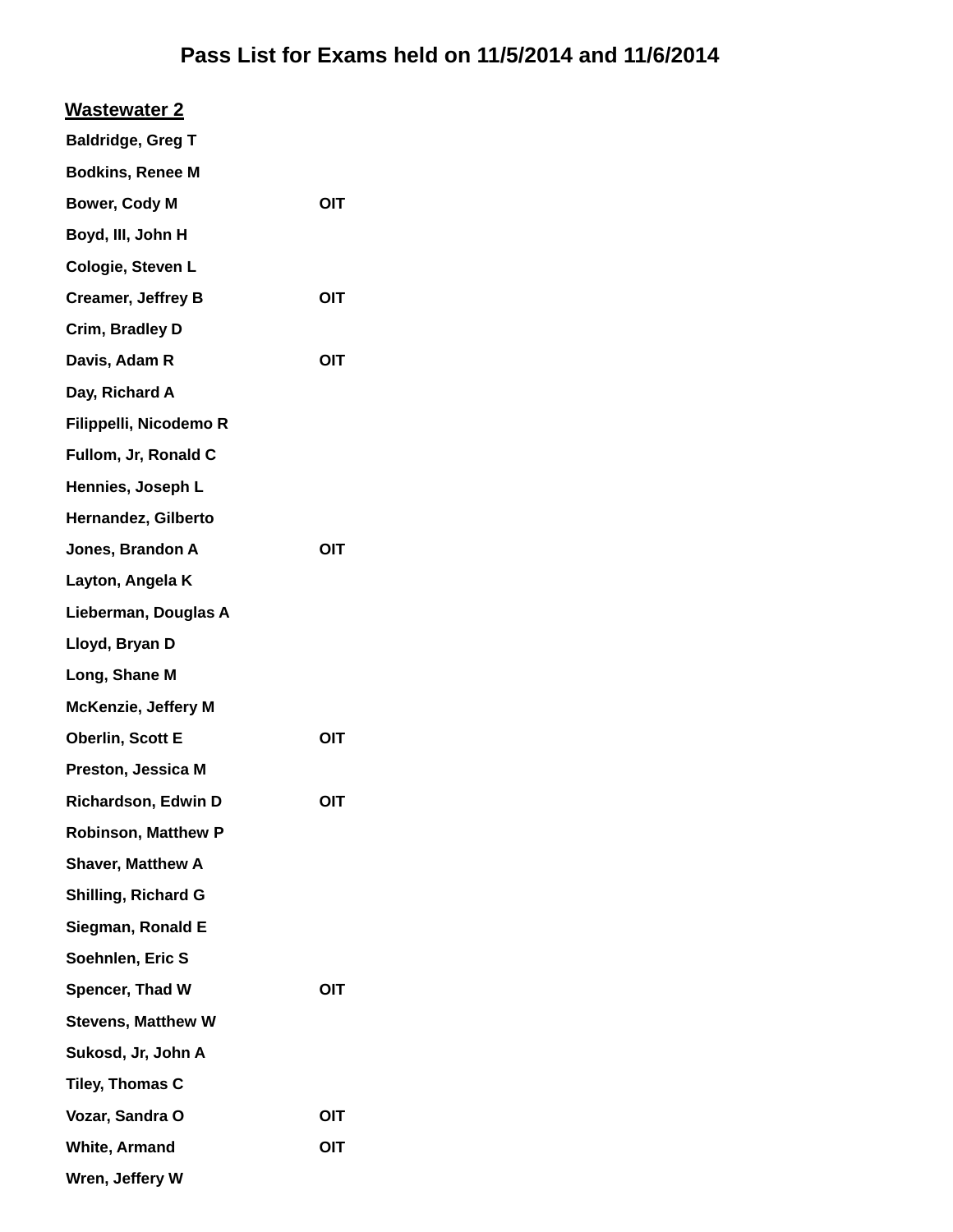#### **Wastewater 3**

**Cover, Luzerne D**

**Dryhurst, Michael S**

**Festi, Nathaniel E**

**Hoffman, Beverly K**

**Holton, Joshua D**

**Knighton, Kenrick S**

**Lutz, Joshua R**

**Miley, C. Daniel**

**Raines, Jr, Gary G**

**Skerl, Paul F**

**Welsh, Ryan D**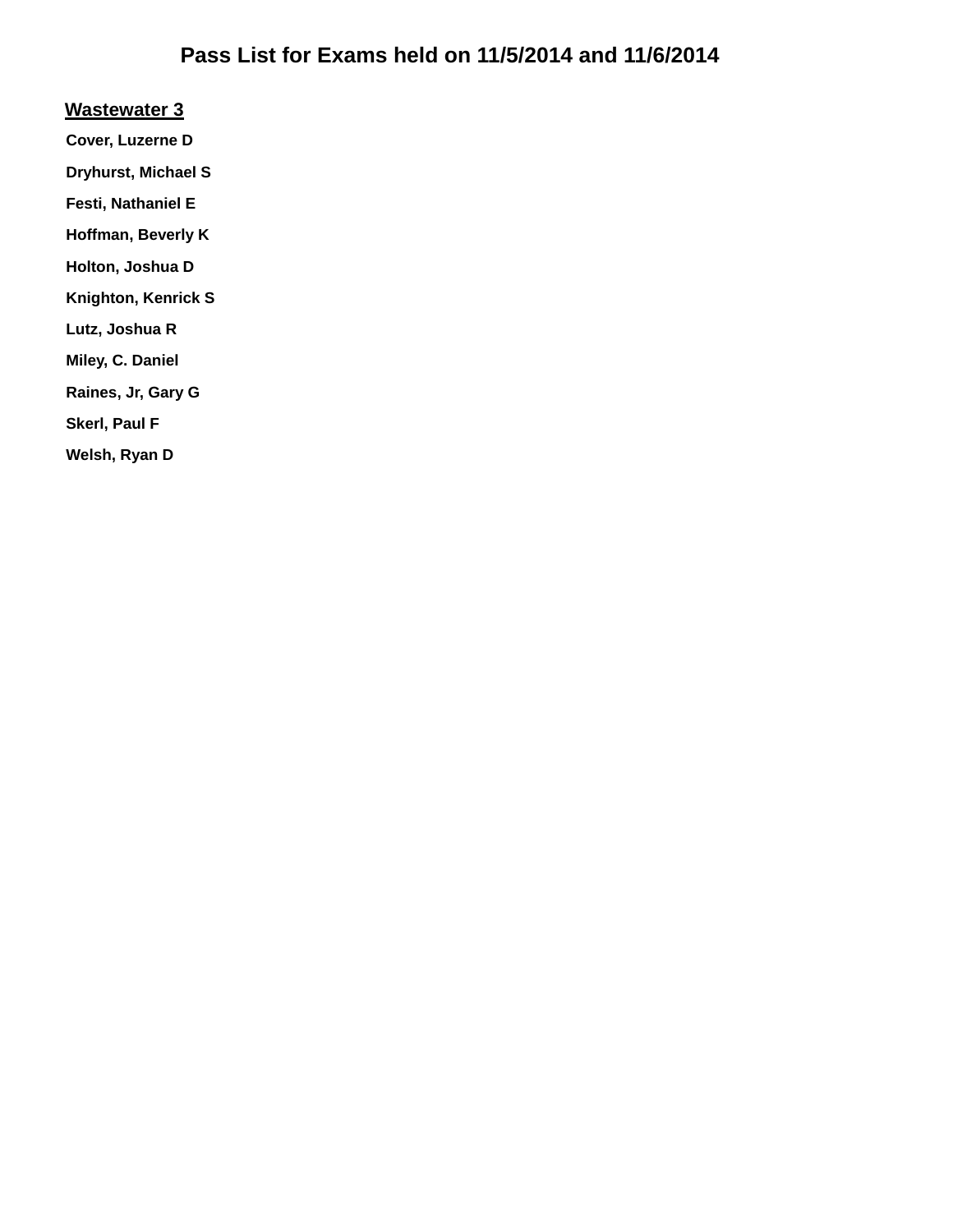#### **Wastewater A**

**Alfreno, Christopher D Baldwin, Jeffery** 

**Williams, Brady L**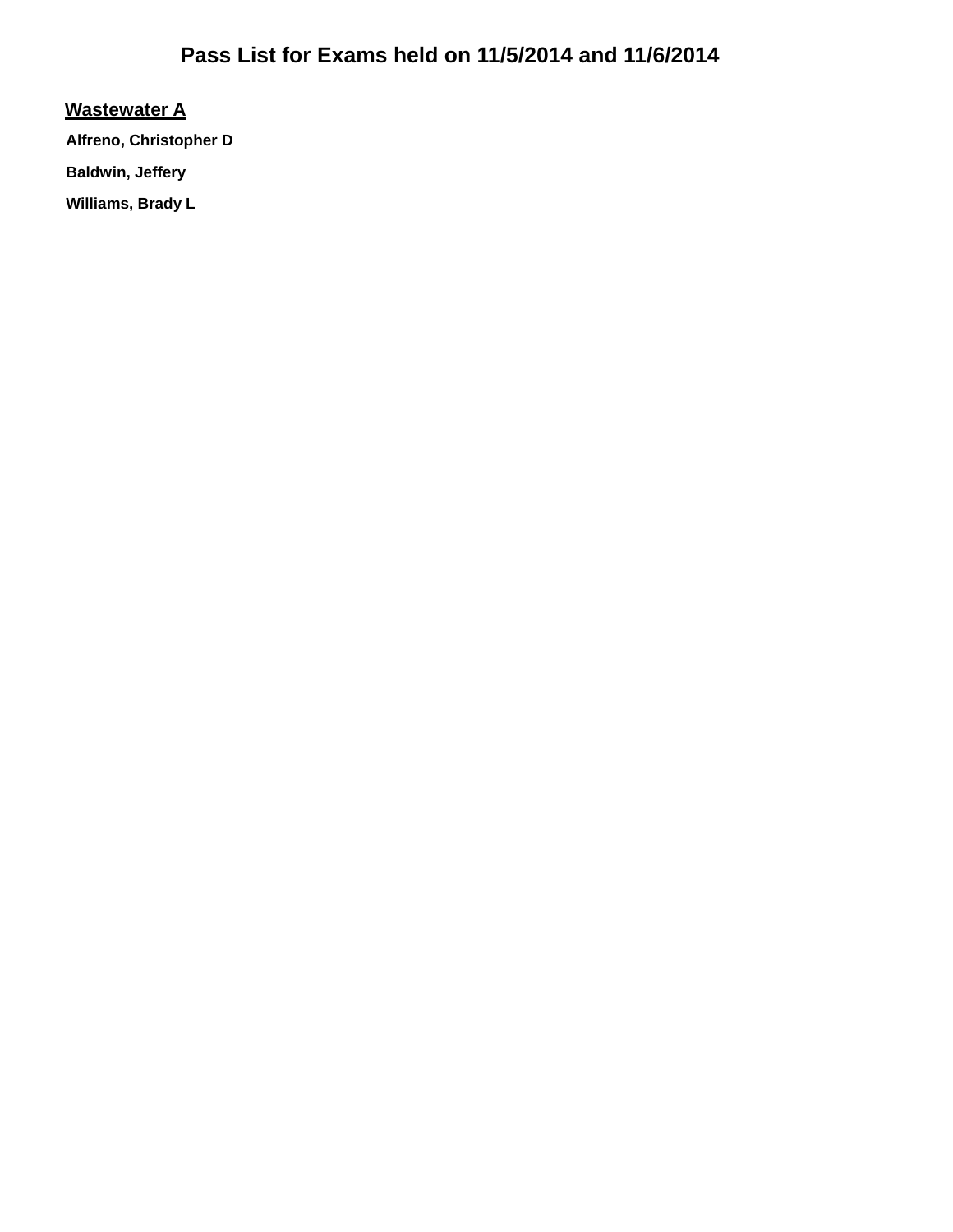| <b>Wastewater Collection 1</b> |            |
|--------------------------------|------------|
| <b>Baldwin, Todd E</b>         |            |
| Bender, John W                 |            |
| <b>Bon Tempo, Bruce M</b>      |            |
| Donald, Raymond A              | OIT        |
| Fleming, Jared K               |            |
| <b>Granata, Michael T</b>      |            |
| Harrigan, Michael T            |            |
| <b>HECKMAN, ROBERT T</b>       |            |
| Imhoff, Rodney D               |            |
| Kurtz, Jonathan M              |            |
| Kuznik, Richard P              |            |
| Lutz, Garrett M                | <b>OIT</b> |
| O'Shea, Michael C              |            |
| PAULENSKE, GARY M              |            |
| Polcar, James A                |            |
| Simms, Jon E                   |            |
| <b>Stocker, Christopher T</b>  |            |
| <b>Tubbs, Michel P</b>         |            |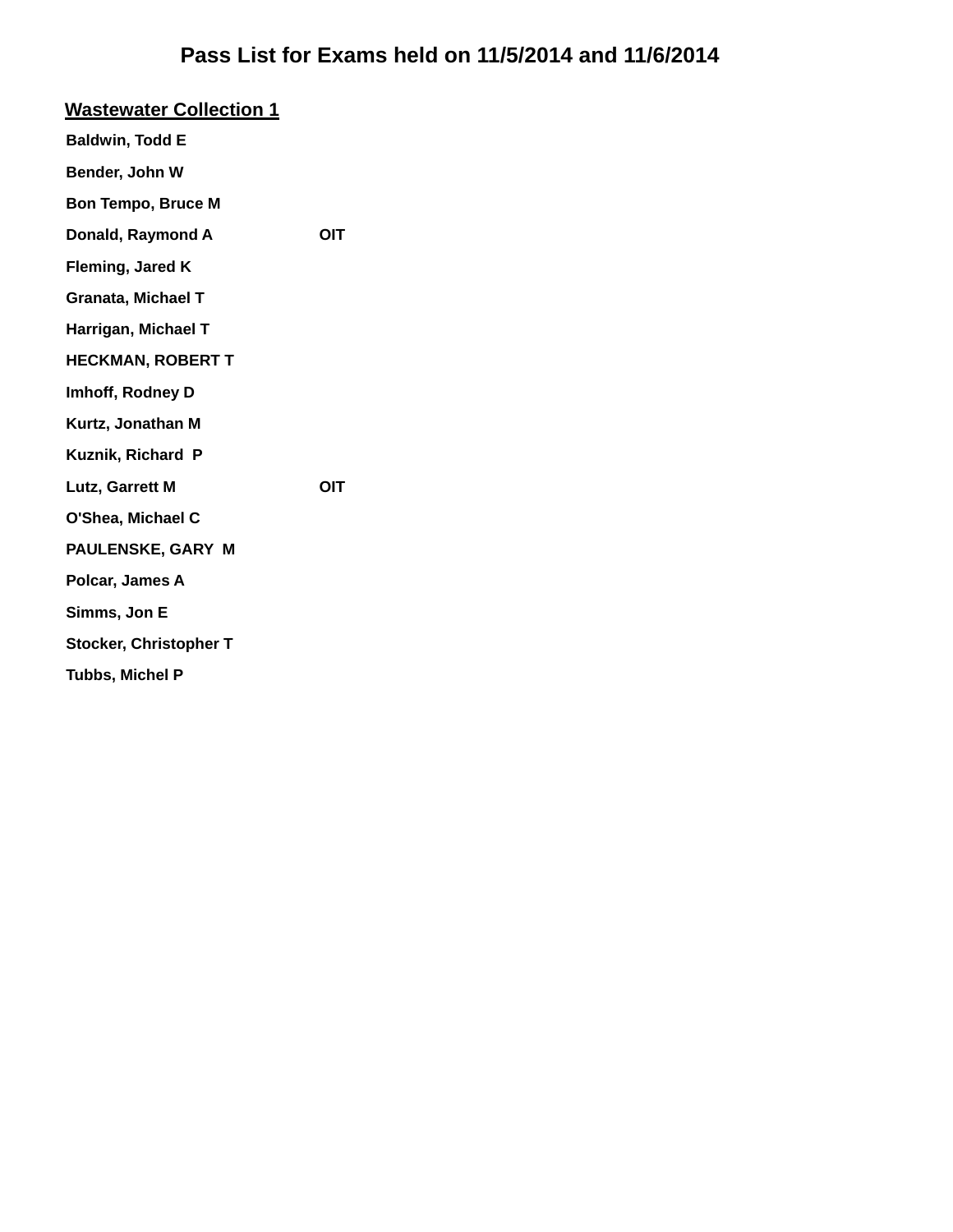| <b>Wastewater Collection 2</b> |     |
|--------------------------------|-----|
| Abke, Brett D                  | OIT |
| Abrigg, Kevin R                |     |
| Ammon, Jordan L                | OIT |
| Baker, Ryan J                  | OIT |
| <b>Blevins, Greg T</b>         |     |
| <b>Crawford, Kyle D</b>        |     |
| Dennis, Shannon T              | OIT |
| Farabee, Travis J              | OIT |
| Flinner, II, Harrison E        |     |
| Frazzini, Daniel J             |     |
| Gleisinger, Paul L             |     |
| <b>Hudgins, Stephen R</b>      | OIT |
| Kaspar, Terrance C             |     |
| Merz, Michael B                |     |
| Mintz, Gerald L                |     |
| Ortiz, Henry J                 |     |
| Smith, Kevin S                 |     |
| Thomas, Matt C                 | OIT |
| <b>Wallace, Timothy P</b>      | OIT |
| Weibel, Kenneth M              | OIT |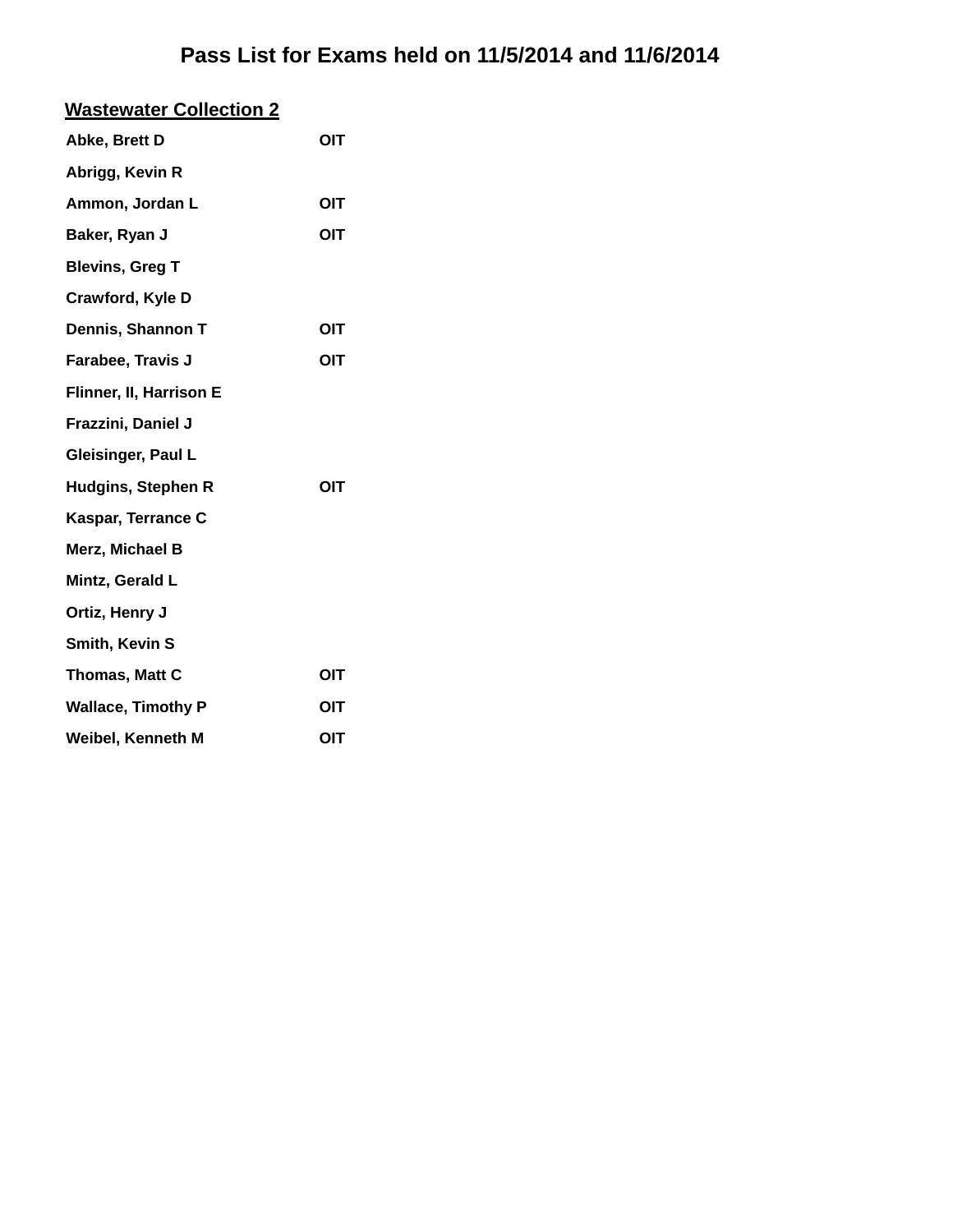| Water 1 |
|---------|
|---------|

| Altman, Tim R               |            |
|-----------------------------|------------|
| Bair, Daniel G              |            |
| Baker, William D            |            |
| Bender, Steven D            | OIT        |
| <b>BERGMAN, CRAIG A</b>     |            |
| <b>BIERMAN, JACOB P</b>     |            |
| <b>Biglin, Robert L</b>     |            |
| <b>Bodenmiller, Craig A</b> |            |
| Bursley, Jr, Leon E         |            |
| Castillo, III, Ruben C      | OIT        |
| Ceja, Luis A                |            |
| Ciavarella, Angelo G        | OIT        |
| Dunham, Ryan M              | OIT        |
| Easter, Rachel A            | OIT        |
| Garber, Jason J             |            |
| Gaskell, Eric K             |            |
| Gearhart, Kyle J            |            |
| <b>Griffith, Rick D</b>     |            |
| Hamilton, Scott A           | OIT        |
| <b>Hasting, David M</b>     |            |
| Herr, Cory L                |            |
| Hogya, Matthew S            |            |
| Homan, Michael F            | OIT        |
| Hrupcho, Paul A             | OIT        |
| Hyde, Jr, Russell C         |            |
| Jingle, Christopher D       | OIT        |
| Keith, Brian L              | OIT        |
| King, Carol A               | OIT        |
| Kistler, Kyle S             | <b>OIT</b> |
| Lee, Jr, Ernest             |            |
| <b>McIntyre, Derek M</b>    |            |
| Miao, Binkai                | OIT        |
| <b>Morinello, Nicole S</b>  | OIT        |
| <b>Mosher, Gregory J</b>    |            |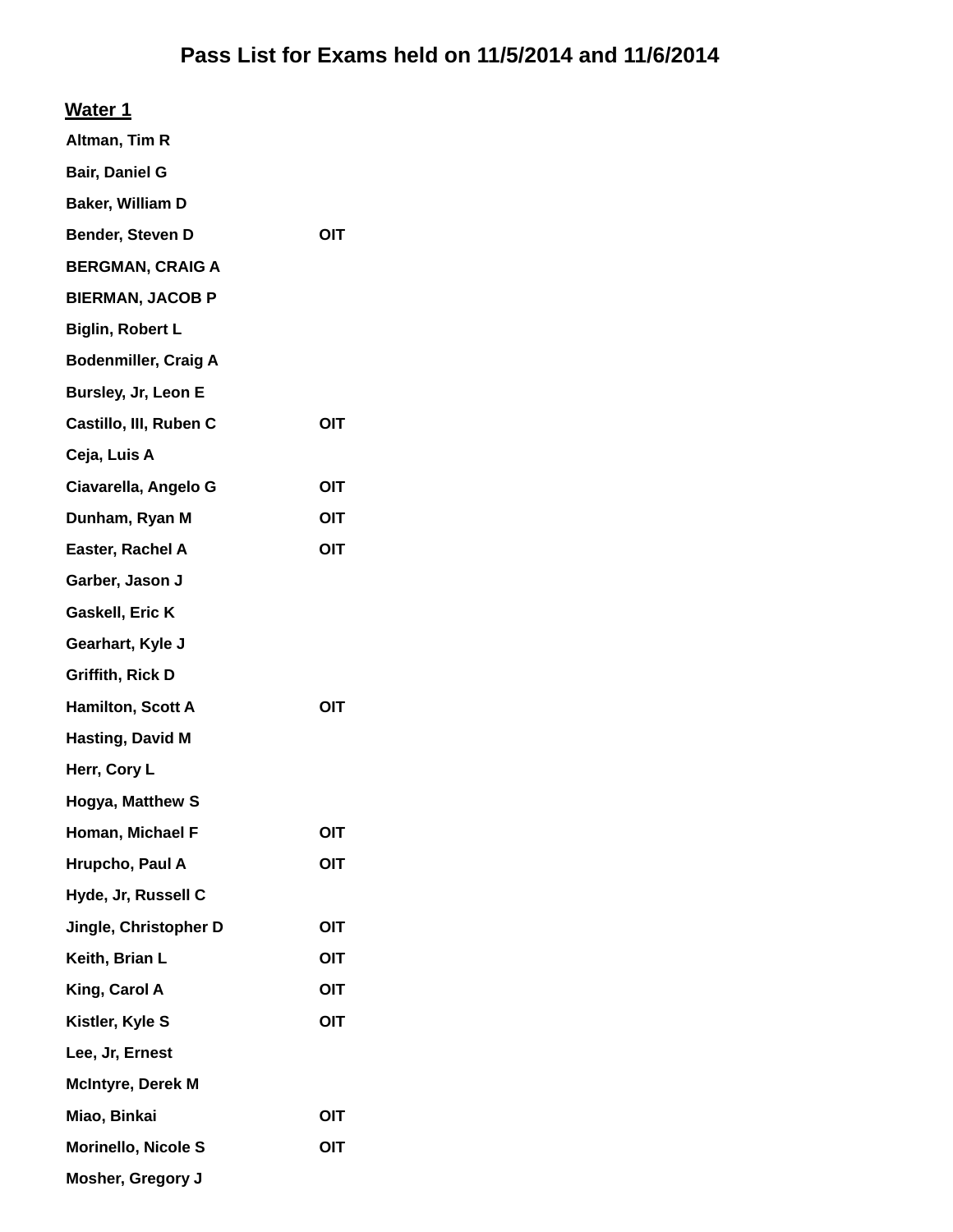| <b>Myers, Nicholas E</b>     | <b>OIT</b> |
|------------------------------|------------|
| Neff, Jerry D                |            |
| O'Grady-Lowry, Kelly A       |            |
| <b>Pantalone, Michael D</b>  | OIT        |
| Parks, Wayne A               |            |
| PAULEY, JAMES A              |            |
| <b>Phillips, Alexander R</b> |            |
| Pindell, James E             |            |
| Poppe, David L               |            |
| <b>ROSS, WILLIAM B</b>       |            |
| Rossetit, Seth A             | OIT        |
| Rothgery, Gina R             | OIT        |
| Saylor, Josh C               | OIT        |
| Shields, William R           |            |
| Smith, Sean D                |            |
| Snider, Seth T               |            |
| Stiles, Mikael K             | OIT        |
| Throckmorton, III, Dean F    |            |
| Tiedman, Ryan D              |            |
| <b>Valentine, Patrick A</b>  | OIT        |
| VanBuskirk, Rick A           |            |
| VanVickle, Eddie E           |            |
| Wagner, Jason C              | OIT        |
| Wagner, Ryan S               |            |
| Walker, Kenneth E            |            |
| <b>Weaver, Chris R</b>       | OIT        |
| <b>Whittle, Miles A</b>      | OIT        |
| <b>Woeste, Brett M</b>       |            |
| Woodford, Jonathan C         |            |
| Zeigler, John M              |            |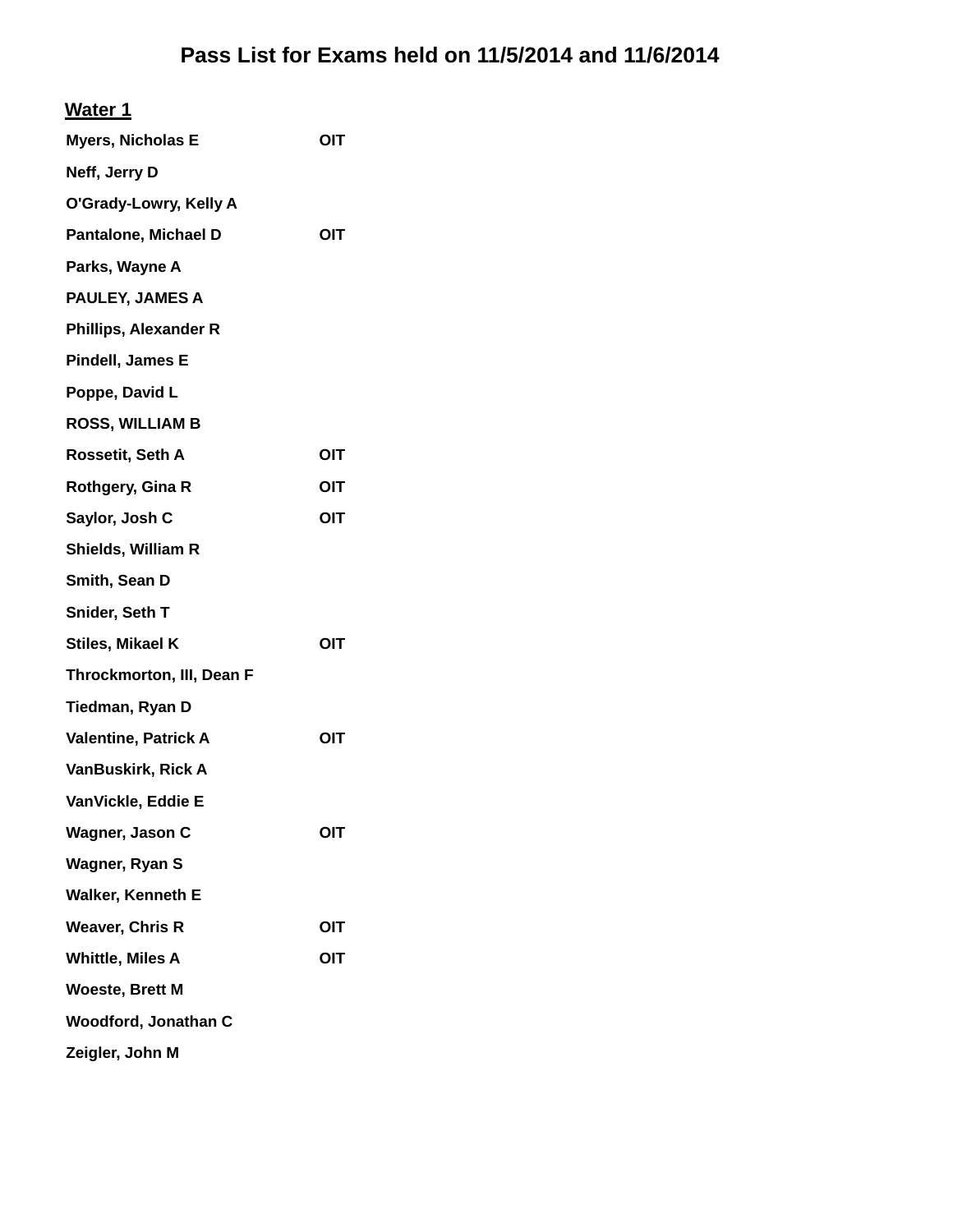#### **Water 2**

| <b>Basinger, Christopher T</b> |            |
|--------------------------------|------------|
| <b>Blackburn, Jesse R</b>      |            |
| <b>Chaney, Andrew P</b>        |            |
| Combs, David W                 | <b>OIT</b> |
| <b>Creamer, Jeffrey B</b>      |            |
| Denlinger, Chris A             |            |
| Distl, Bryan T                 |            |
| Dusky, Aaron J                 |            |
| <b>Elliott, Amy S</b>          |            |
| French, Jesse E                | OIT        |
| Henderson, Steven J            | OIT        |
| <b>Holmes, Robert K</b>        |            |
| James, John M                  |            |
| Kuethe, Curtis A               |            |
| Latham, Jerry M                | OIT        |
| Mendoza, Jr, Jaime             |            |
| Mitchell, Eric A               | OIT        |
| Mylant, Alan G                 |            |
| Napp, John A                   | OIT        |
| Phillips, Scott H              |            |
| Plenzler, Michael A            | OIT        |
| Simpson, Jason P               | OIT        |
| Sloan, David A                 |            |
| Stewart, Aaron L               |            |
| Tucker, Chad M                 |            |
| Uy, Andrew T                   | OIT        |
| Weeks, Randy L                 |            |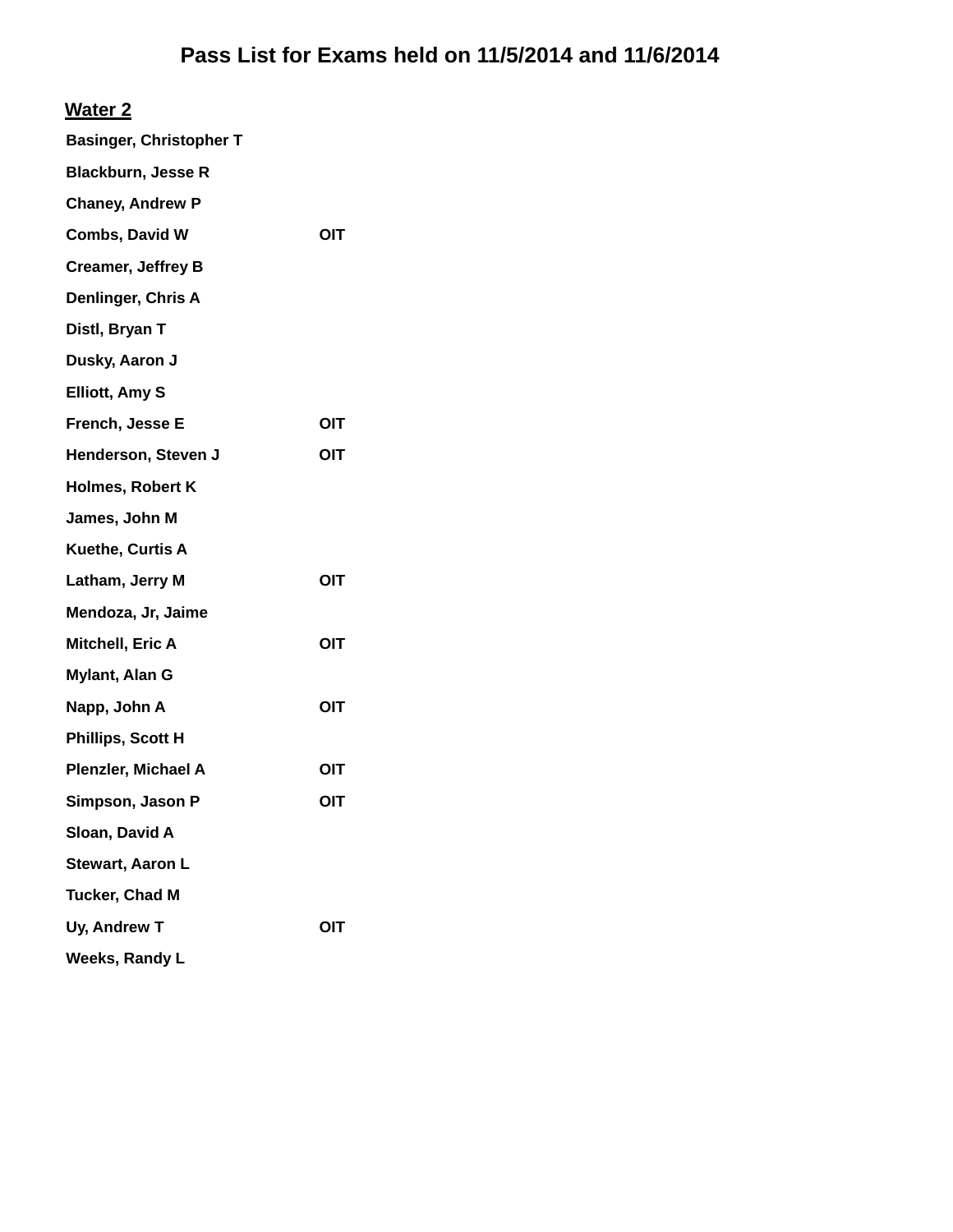#### **Water 3**

**Cox, II, Charles E Deshpande, Niranjan V Gall, Tammi K Green, Dallas R Hollon, Darrell S Shonkwiler, Mark J Smith, Douglas S Wickham, Michael R**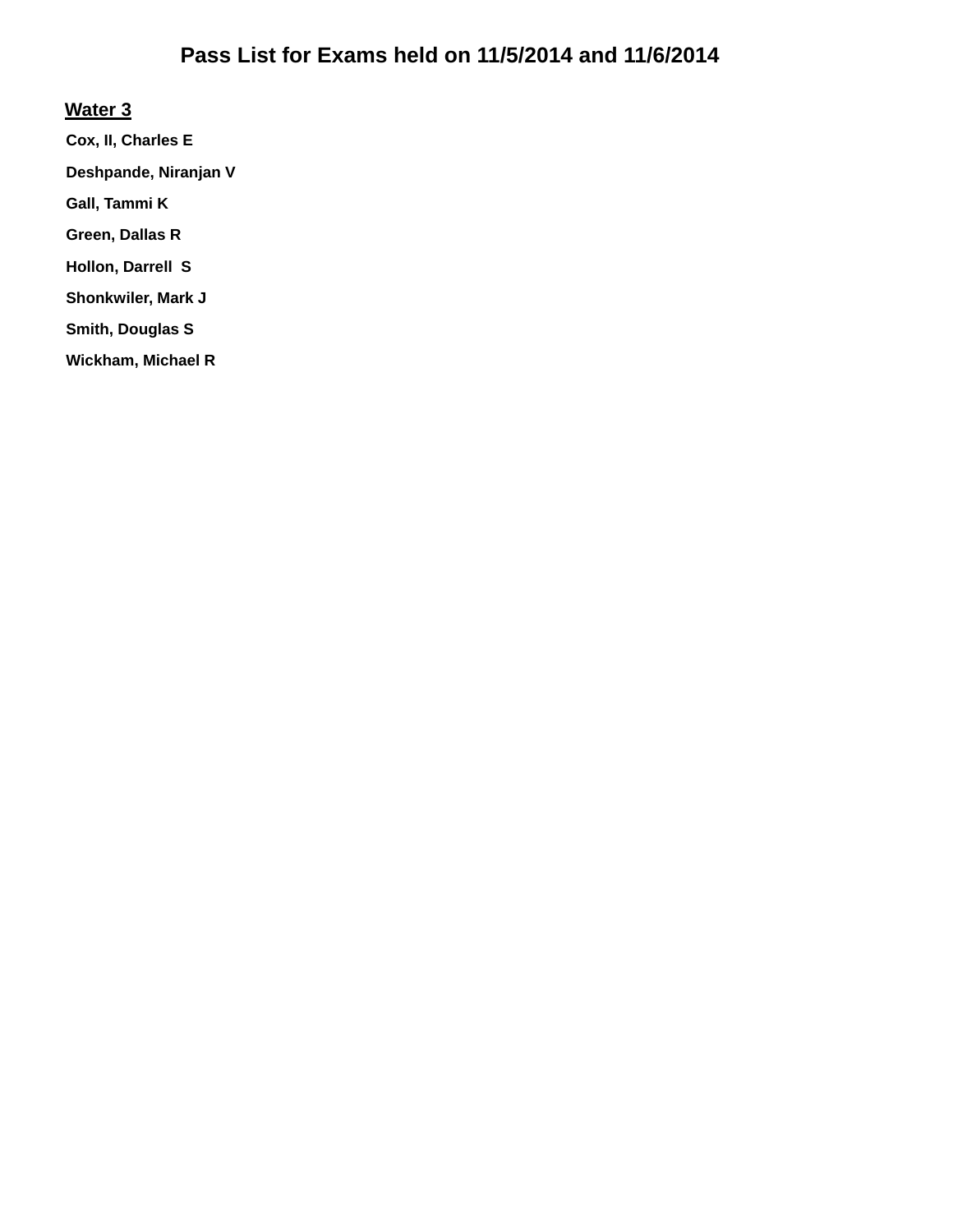| <u>Water Distribution 1</u> |     |
|-----------------------------|-----|
| Ash, Eric W                 | OIT |
| Beyer, William D            |     |
| <b>Bunnell, III, Gary L</b> |     |
| Butcher, Ryan C             |     |
| <b>Cheshire, Brian G</b>    |     |
| Cole, Derek S               | OIT |
| Crall, Shawn P              |     |
| Crawford, Ryan M            | OIT |
| Donald, Raymond A           | OIT |
| Eby, Eric D                 | OIT |
| Farabee, Travis J           |     |
| Folger, Aaron               |     |
| <b>Gallion, James D</b>     |     |
| <b>Glick, Casey P</b>       |     |
| Hardin, Barb L              | OIT |
| Ireland, Ricky T            |     |
| Layman, Jason R             |     |
| <b>McClelland, Travis W</b> |     |
| <b>McCormick, Logan P</b>   |     |
| <b>Mulligan, Quinton S</b>  |     |
| Notareschi, Reno            |     |
| Pape, Logan S               |     |
| Parsons, Kathy J            |     |
| Putnam, Keagen H            |     |
| Replogle, Zachary P         | OIT |
| <b>Rominger, Marion F</b>   |     |
| Rutter, John I              | OIT |
| Simpson, Alexander J        | OIT |
| <b>Stacchiotti, James R</b> | OIT |
| Stubblefield, Brandon W     | OIT |
| Willa, Geoffrey R           |     |